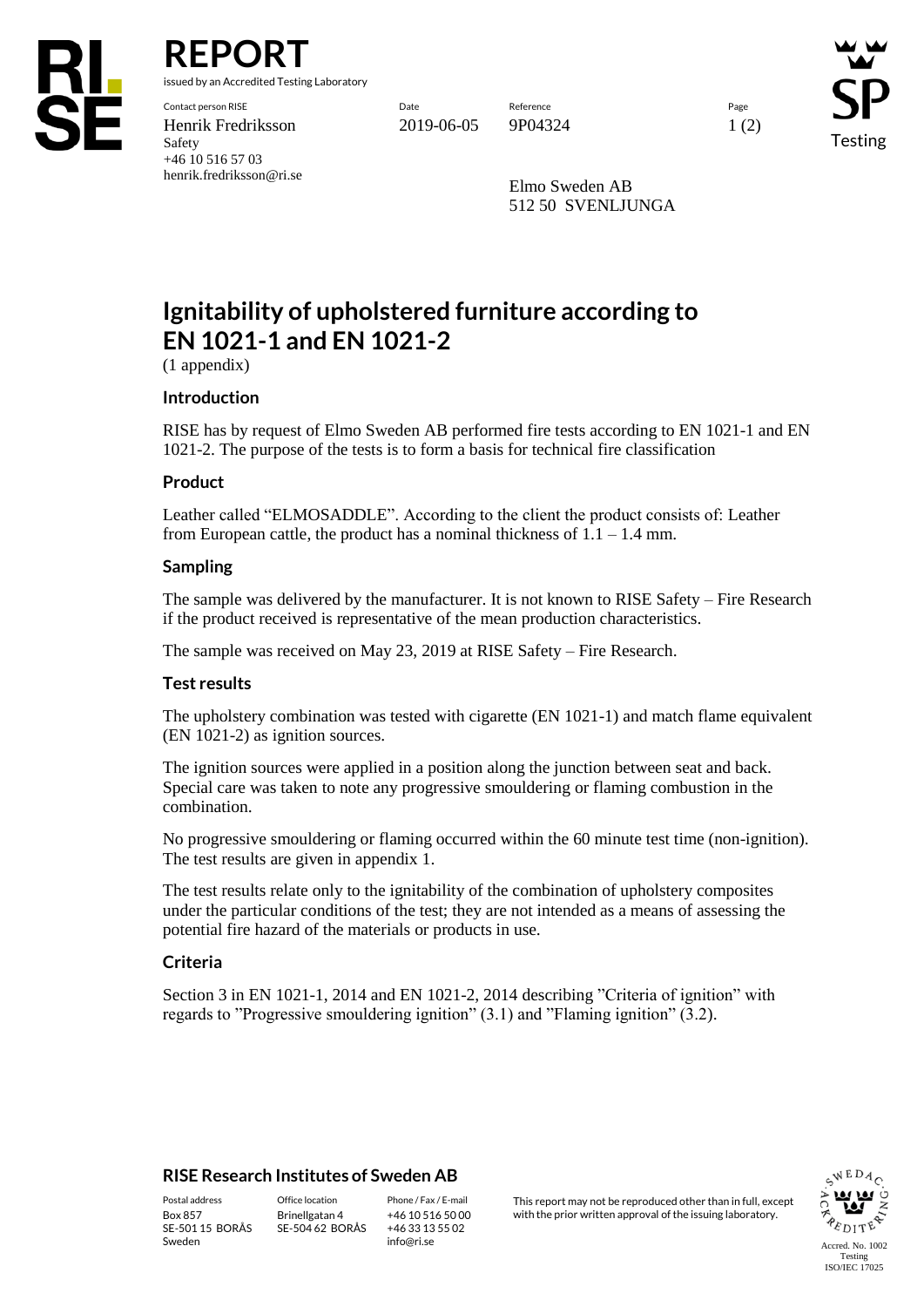

### **Assessment**

The tested furniture upholstery combination called "ELMOSADDLE" meets the technical fire requirements according to EN 1021-1 and EN 1021-2.

#### **Note**

ELMOSADDLE were tested in combination with standard foam with a density of 22 kg/m<sup>3</sup>.

#### **RISE Research Institutes of Sweden AB Safety - Fire Research Materials**

Performed by

Signed by: Henrik Fredriksson<br>
Henr, KTreel v, KSter Basson: 1 am the author of this document

\_\_Signature\_1 Henrik Fredriksson Per Thureson

Imeror

Examined by

Signed by: Per Thureson<br>Reason: I have reviewed this document<br>Date & Time: 2019-06-05 15:17:43 +02:00

### **Appendix**

1. Test results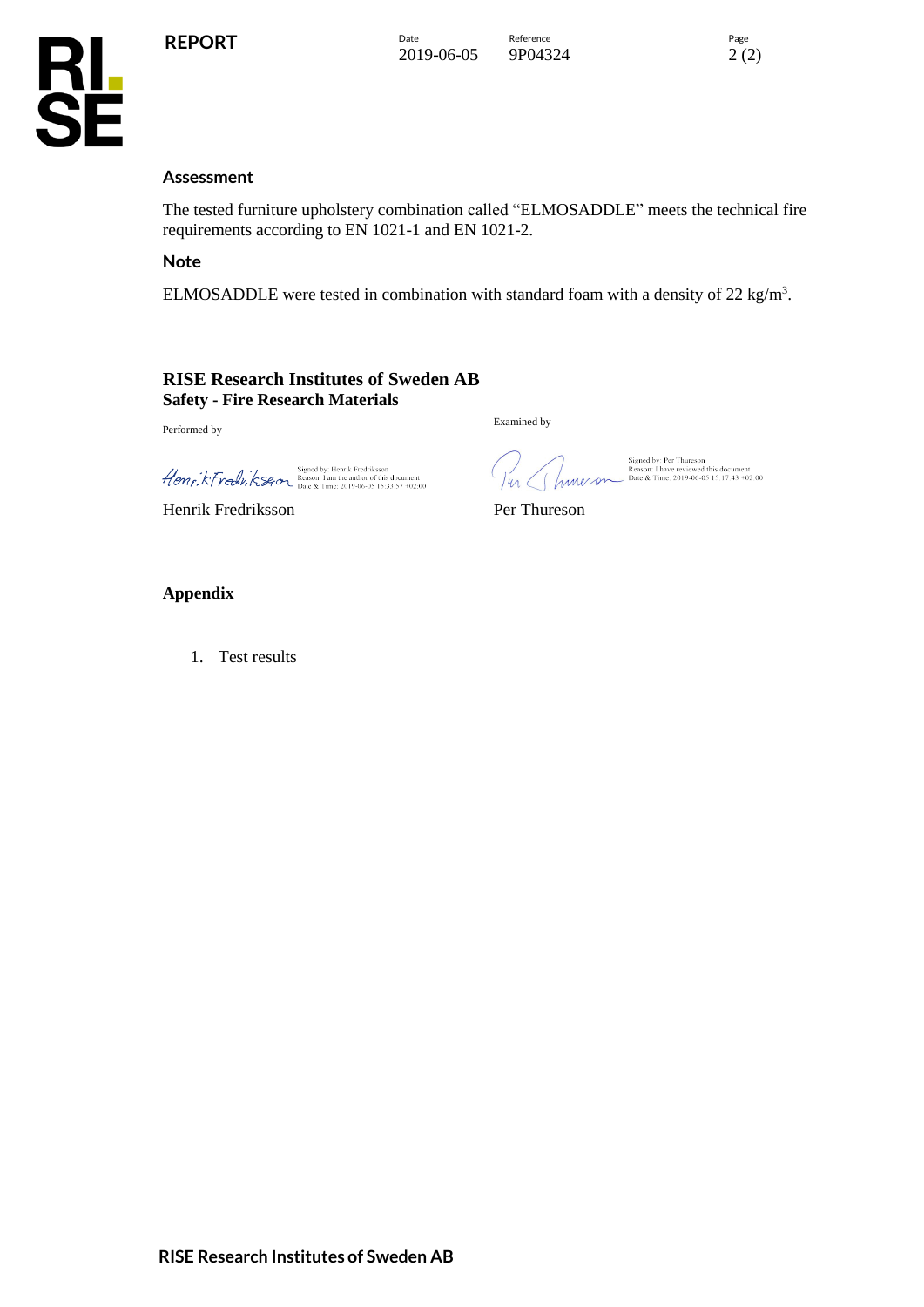Appendix 1

# **Test results - EN 1021-1, 2014 and EN 1021-2, 2014**

# **Product**

Lether called "ELMOSADDLE". According to the client the product consists of: Leather from European cattle, the product has a nominal thickness of  $1.1 - 1.4$  mm.

### **Observations, EN 1021-1, ignition source cigarette**

**Table 1. Observations during the cigarette tests.**

| Test no                                                                                    |       |       |
|--------------------------------------------------------------------------------------------|-------|-------|
| The cigarette was applied in a position along the<br>junction between seat and back, min:s | 00:00 | 00:00 |
| Cover ignited, min:s                                                                       | _*    | _*    |
| Filling ignited, min:s                                                                     | _*    | _*    |
| The cigarette died out, min:s                                                              | 35:38 | 41:03 |
| Glow in the cover died out, min:s                                                          | _*    | 49:15 |
| The test was finished, min:s                                                               | 60:00 | 60:00 |

\* Ignition/Flaming ignition of the materials was not observed.

### **Table 2. Test criteria and assessment, cigarette test.**

|                                                                        | Test no        |                       |
|------------------------------------------------------------------------|----------------|-----------------------|
|                                                                        |                | $\mathcal{D}_{\cdot}$ |
| Smouldering criteria                                                   | Yes/No         |                       |
| Unsafe escalating combustion $(3.1 a)$                                 | N <sub>0</sub> | N <sub>0</sub>        |
| Test assembly consumed (3.1 b)                                         | N <sub>0</sub> | N <sub>0</sub>        |
| Smoulders to extremities $(3.1 \text{ c})$                             | N <sub>0</sub> | N <sub>0</sub>        |
| Smoulders through thickness $(3.1 c)$                                  | No             | N <sub>0</sub>        |
| Smoulders more than $1 h (3.1 d)$                                      | No             | N <sub>0</sub>        |
| In final examination, presence of progressive<br>smouldering $(3.1 e)$ | N <sub>o</sub> | N <sub>0</sub>        |
| Flaming criteria                                                       |                |                       |
| Occurrence of flames (3.2)                                             | No             | N <sub>0</sub>        |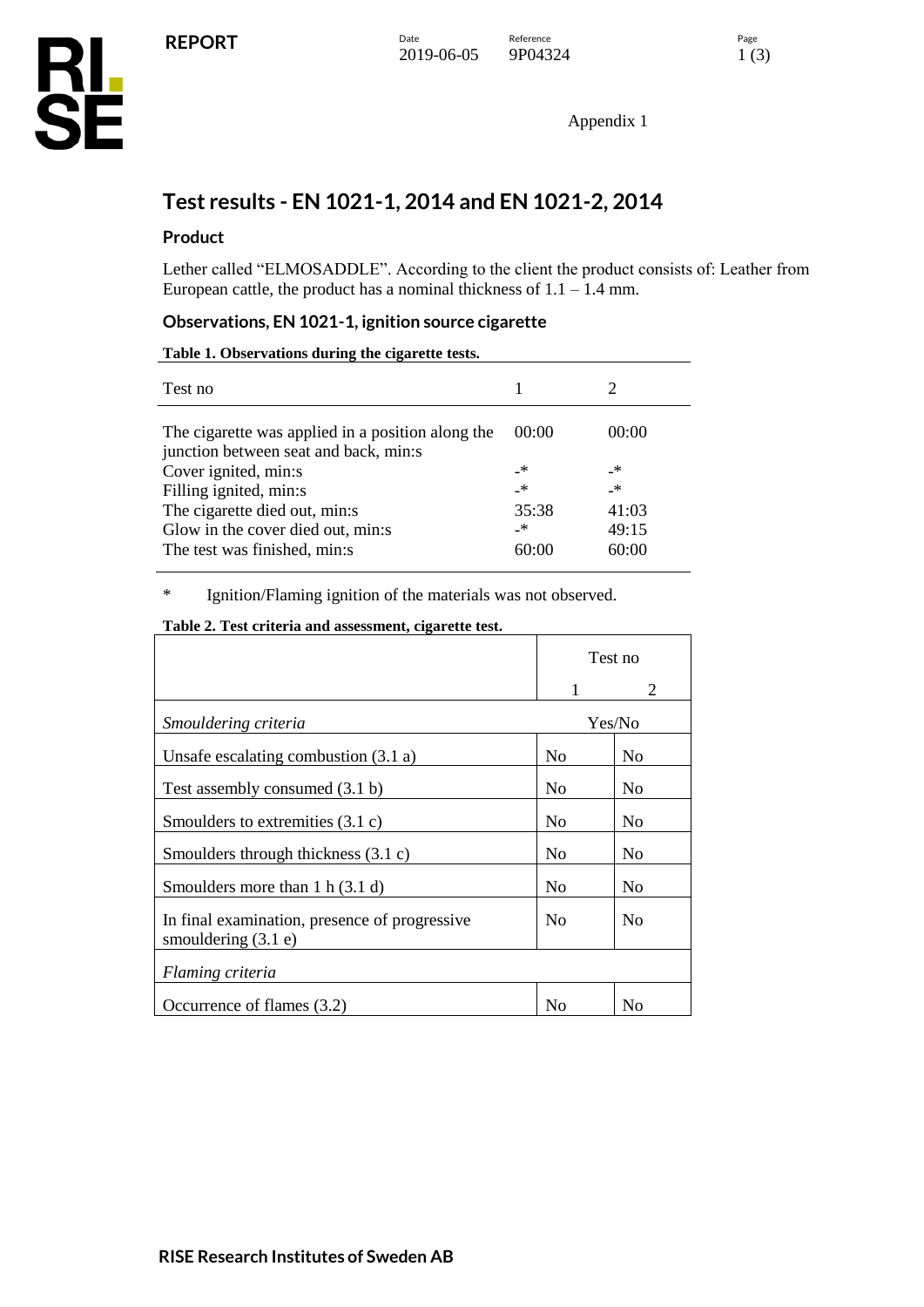**RL<br>SE** 

Appendix 1

# **Observations, EN 1021-2, ignition source small flame**

### **Table 3. Observations during the match flame tests.**

| Test no                                                                                    |       |       |       |
|--------------------------------------------------------------------------------------------|-------|-------|-------|
| The ignition source was applied in a position<br>along the junction between seat and back, | 00:00 | 00:00 | 00:00 |
| min:s                                                                                      |       |       |       |
| Cover ignited, min:s                                                                       | _*    | _*    | _*    |
| Filling ignited, min:s                                                                     | _*    | _*    | _*    |
| The ignition source was removed, min:s                                                     | 00:15 | 00:15 | 00:15 |
| The test was finished, min:s                                                               | 60:00 | 60:00 | 60:00 |

\* Ignition/Flaming ignition of the materials was not observed.

### **Table 4. Test criteria and assessment, match flame test.**

|                                                                       |                | Match flame equivalent |                |  |  |
|-----------------------------------------------------------------------|----------------|------------------------|----------------|--|--|
|                                                                       | 1              | 2                      | 3              |  |  |
| "Smouldering criteria"                                                |                | Yes/No                 |                |  |  |
| Unsafe escalating combustion $(3.1 a)$                                | N <sub>o</sub> | N <sub>o</sub>         | N <sub>o</sub> |  |  |
| Test assembly consumed (3.1 b)                                        | N <sub>0</sub> | N <sub>0</sub>         | No             |  |  |
| Smoulders to extremities $(3.1 c)$                                    | No             | N <sub>0</sub>         | N <sub>0</sub> |  |  |
| Smoulders through thickness (3.1 c)                                   | N <sub>0</sub> | N <sub>0</sub>         | N <sub>0</sub> |  |  |
| Smoulders more than $1 h (3.1 d)$                                     | N <sub>0</sub> | N <sub>0</sub>         | No             |  |  |
| In the final examination, presence of active<br>smouldering $(3.1 e)$ | N <sub>0</sub> | N <sub>0</sub>         | N <sub>o</sub> |  |  |
| "Flaming criteria"                                                    |                |                        |                |  |  |
| Unsafe escalating combustion $(3.2 a)$                                | N <sub>o</sub> | N <sub>o</sub>         | N <sub>o</sub> |  |  |
| Test assembly consumed (3.2 b)                                        | N <sub>o</sub> | No                     | No             |  |  |
| Flames to extremities $(3.2 \text{ c})$                               | No             | N <sub>o</sub>         | N <sub>o</sub> |  |  |
| Flames through thickness $(3.1 c)$                                    | No             | N <sub>0</sub>         | No             |  |  |
| Flames longer than $120$ s $(3.2 d)$                                  | N <sub>0</sub> | N <sub>0</sub>         | N <sub>0</sub> |  |  |